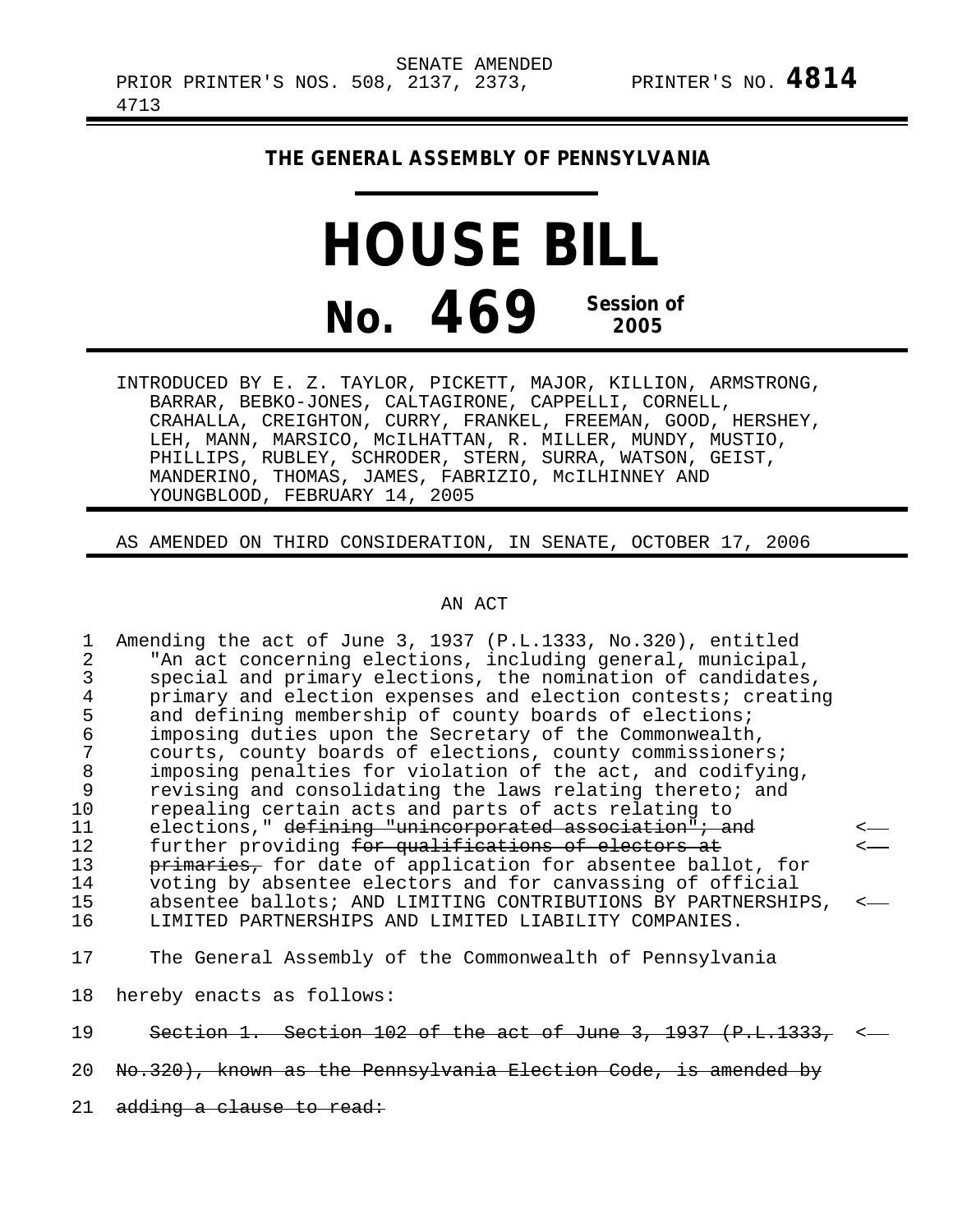1 Section 102. Definitions. The following words, when used in 2 this act, shall have the following meanings, unless otherwise 3 elearly apparent from the context:

4 \* \* \* \*

 $5$  (z.5) The words "unincorporated association" shall mean any 6 form of unincorporated enterprise owned by one or more persons, 7 other than a partnership, a limited liability partnership or a 8 limited liability company that is treated as a partnership for 9 Federal income tax purposes. 10 Section 2. Section 702 of the act is amended to read: 11 Section 702. Qualifications of Electors at Primaries. (a) 12 The qualifications of electors entitled to vote at primaries 13 shall be the same as the qualifications of electors entitled to 14 vote at elections within the election district where the primary 15 is held, provided that no elector who is not registered and 16 enrolled as a member of a political party, in accordance with 17 the provisions of this act, shall be permitted to vote the 18 ballot of such party or any other party ballot at any primary. 19 (b) An individual who otherwise meets the requirements of 25 20 Pa.C.S. § 1301 (relating to qualifications to register) who will 21 be at least eighteen years of age on the day of the next general 22 or municipal election may register and vote for the 23 corresponding primary. 24 Section 3. Sections 1302.1 and 1306 of the act, amended 25 February 13, 1998 (P.L.72, No.18), are amended to read: 26 Section 1302.1. Date of Application for Absentee Ballot. 27 **[Applications for absentee ballots unless otherwise** 

- 28 specified
- 29  $(a)$  Except as provided in subsections (b) and (c),

30 applications for absentee ballots shall be received in the 20050H0469B4814 - 2 -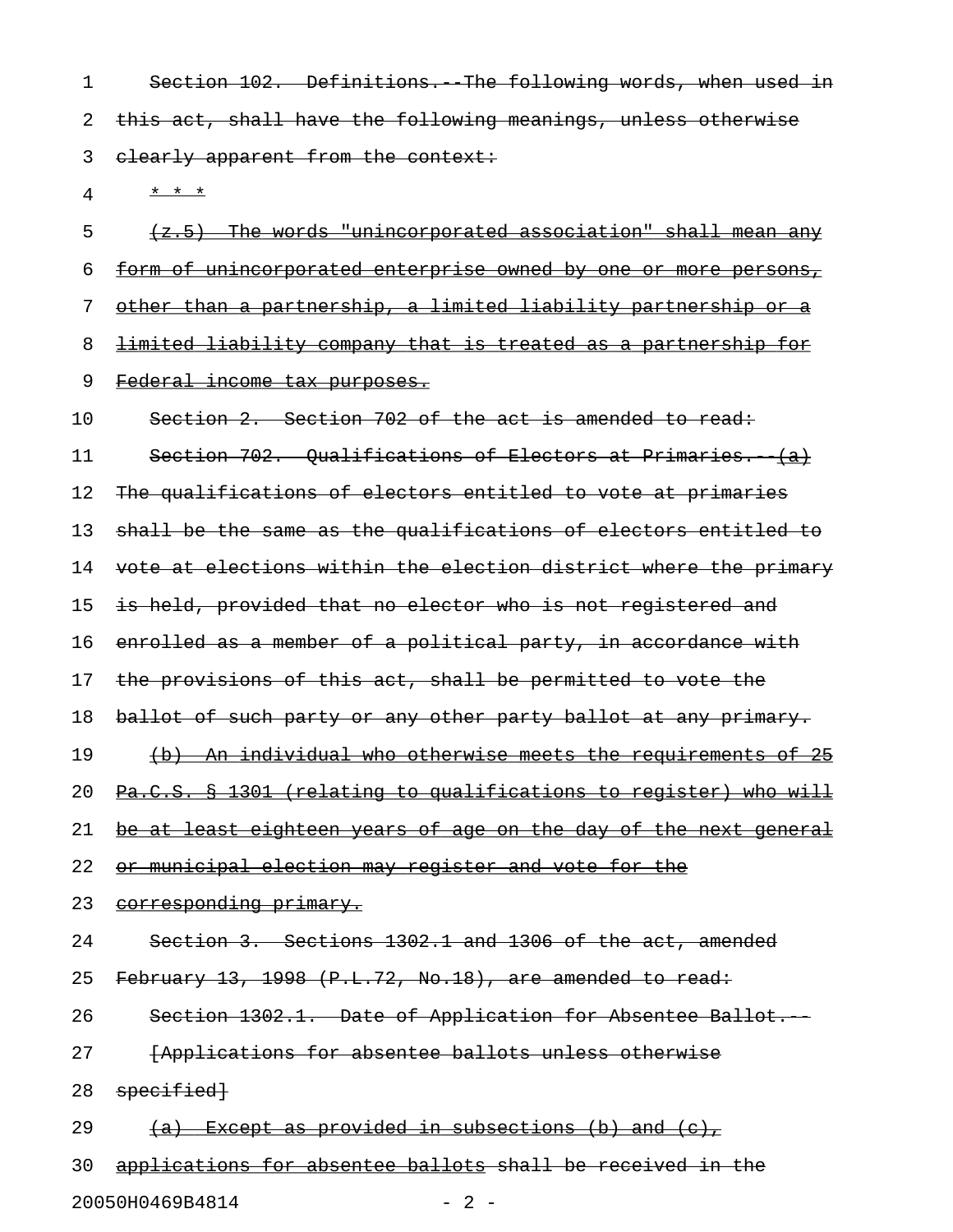1 office of the county board of elections not earlier than fifty 2 (50) days before the primary or election and not later than five 3 o'clock P.M. of the first Tuesday prior to the day of any 4 primary or election. [: Provided, however, That] 5 (b) Except as provided in subsection  $(e)$ , in the event any 6 elector otherwise qualified who is so physically disabled or ill 7 on or before the first Tuesday prior to any primary or election 8 that he is unable to file his application or who becomes 9 physically disabled or ill after the first Tuesday prior to any 10 primary or election and is unable to appear at his polling place 11 or any elector otherwise qualified who because of the conduct of 12 his business, duties or occupation will necessarily be absent 13 from the municipality of his residence on the day of the primary 14 or election, which fact was not and could not reasonably be 15 known to said elector on or before the first Tuesday prior to 16 any primary or election, the elector shall be entitled to an 17 absentee ballot at any time prior to five o'clock P.M. on the 18 first Friday preceding any primary or election upon execution of 19 an Emergency Application in such form prescribed by the 20 Secretary of the Commonwealth. 21 (c) In the event any elector otherwise qualified who becomes 22 so physically disabled or ill between five o'clock P.M. on the 23 first Friday preceding any primary or election and eight o'clock 24 P.M. on the day of any primary or election that he is unable to 25 appear at his polling place or any elector otherwise qualified 26 who because of the conduct of his business, duties or occupation 27 will necessarily be absent from the municipality of his 28 residence on the day of the primary or election, which fact was 29 not and could not reasonably be known to said elector prior to 30 five o'clock P.M. on the first Friday preceding any primary or

20050H0469B4814 - 3 -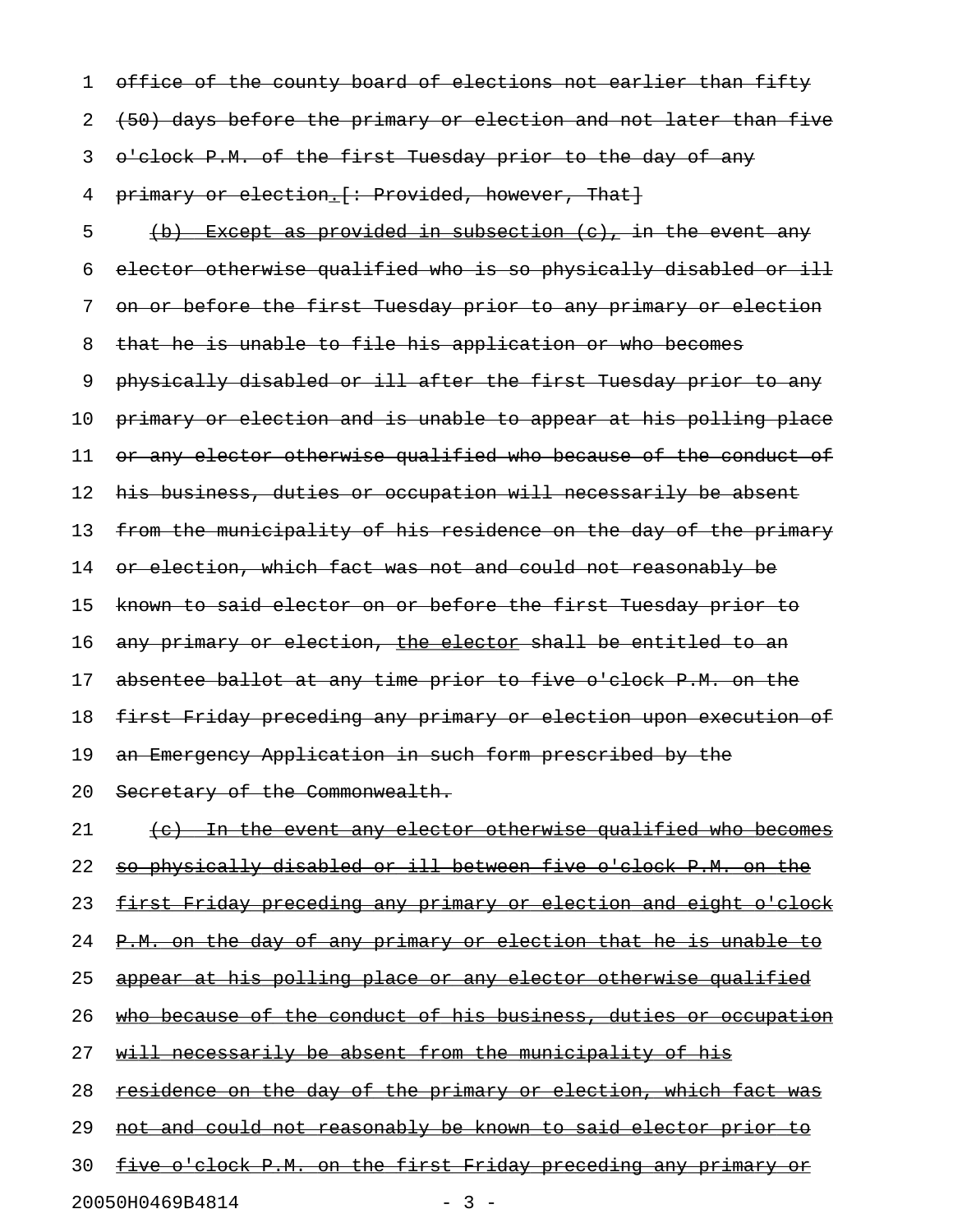| 1  | election, the elector shall be entitled to an absentee ballot if        |
|----|-------------------------------------------------------------------------|
| 2  | the elector completes and files with the court of common pleas          |
| 3  | in the county in which the elector is qualified to vote an              |
| 4  | <u> Emergency Application or a letter or other signed document, </u>    |
| 5  | <u>which includes the same information as is provided on the </u>       |
| 6  | Emergency Application. Upon a determination that the elector is         |
| 7  | a qualified absentee elector under section 1301, the judge shall        |
| 8  | issue an absentee ballot to the elector. The elector shall              |
| 9  | designate someone to receive the absentee ballot in the                 |
| 10 | application, letter or other signed document that the elector           |
| 11 | submits requesting the emergency absentee ballot and the judge          |
| 12 | shall give the elector's absentee ballot to that designated             |
| 13 | person if the elector is unable to appear to receive the ballot.        |
| 14 | The elector likewise shall identify any person who will assist          |
| 15 | <u>the elector in marking the elector's ballot. To qualify, the </u>    |
| 16 | person rendering assistance shall be identified either by court         |
| 17 | <u>order or in records of the county as a person authorized to</u>      |
| 18 | provide voting assistance. The person, or a deputy sheriff,             |
| 19 | shall declare in writing that assistance was rendered. If no            |
| 20 | declaration is filed and another person witnesses a person              |
| 21 | <u>rendering voting assistance, the person rendering assistance has</u> |
| 22 | committed a violation of this act. If the elector is unable to          |
| 23 | appear in court to receive the ballot, the judge shall give the         |
| 24 | elector's absentee ballot to an authorized representative of the        |
| 25 | <u>elector. The authorized representative shall deliver the</u>         |
| 26 | absentee ballot to the elector and return the completed absentee        |
| 27 | ballot, sealed in the official absentee ballot envelopes, to the        |
| 28 | county board of elections, who shall distribute the ballot,             |
| 29 | <u>unopened, to the absentee voter's election district. If the </u>     |
| 30 | <u>elector is unable to appear in court or unable to obtain</u>         |
|    | 20050H0469B4814<br>$-4 -$                                               |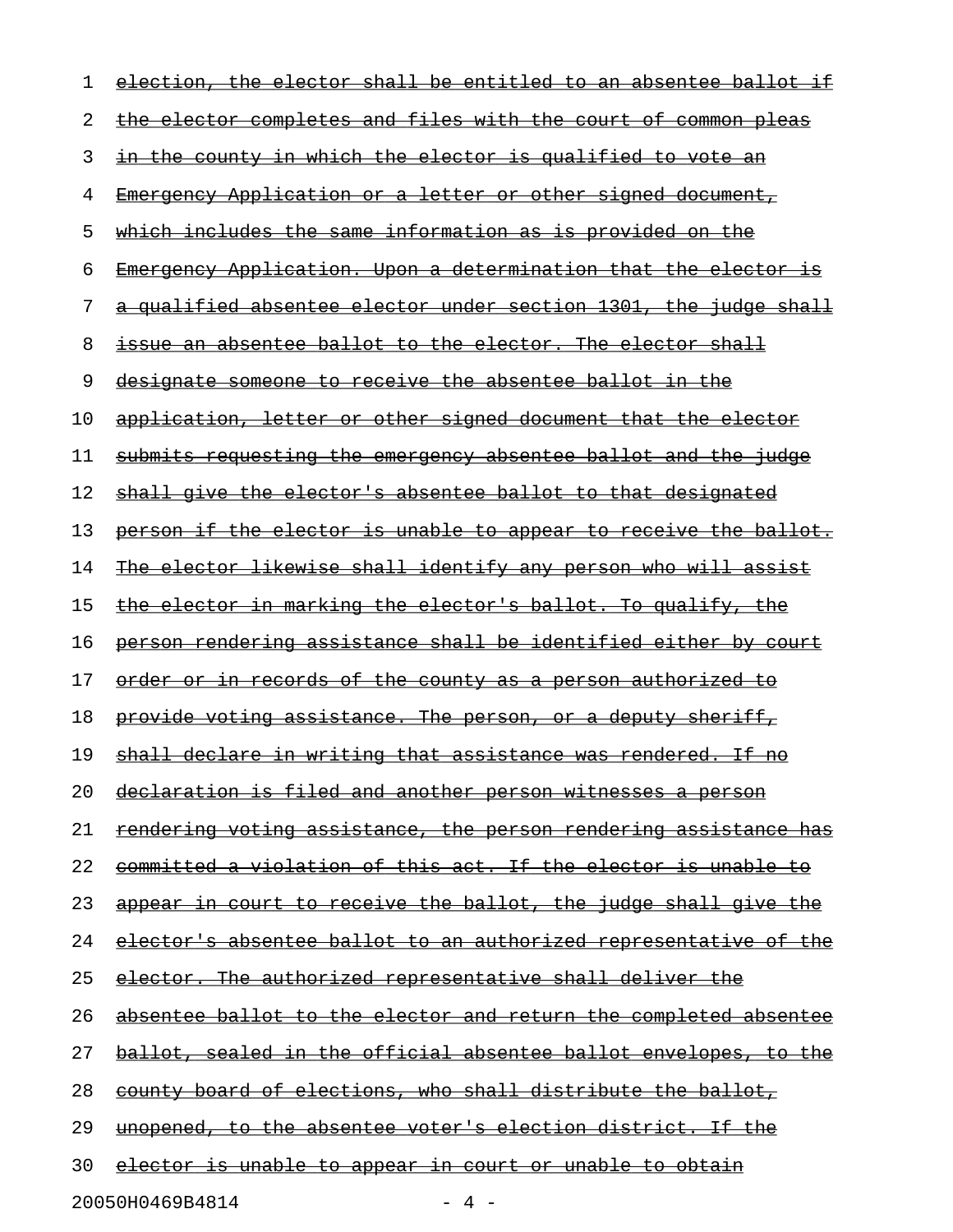| 1  | assistance from an authorized representative, the judge shall           |
|----|-------------------------------------------------------------------------|
| 2  | direct a deputy sheriff of the county to deliver the absentee           |
| 3  | ballot to the elector if the elector is at a physical location          |
| 4  | <u>within the county and return the completed absentee ballot, </u>     |
| 5  | sealed in the official absentee ballot envelopes, to the county         |
| 6  | board of elections who shall distribute the ballots unopened to         |
| 7  | the absentee voter's respective election district. If a deputy          |
| 8  | sheriff is unavailable to deliver an absentee ballot under this         |
| 9  | section, the judge shall direct a constable or an employe or            |
| 10 | <u>official of the county board of elections to make such delivery,</u> |
| 11 | in accordance with the provisions of this section. No absentee          |
| 12 | ballot under this subsection shall be counted which is received         |
| 13 | <u>in the office of the county board of elections later than eight</u>  |
| 14 | o'clock P.M. on the day of the primary or election.                     |
| 15 | (d) In the case of an elector who is physically disabled or             |
| 16 | ill on or before the first Tuesday prior to a primary or                |
| 17 | election or becomes physically disabled or ill after the first          |
| 18 | Tuesday prior to a primary or election, such Emergency                  |
| 19 | Application, letter or other signed document shall contain a            |
| 20 | supporting affidavit from his attending physician stating that          |
| 21 | due to physical disability or illness said elector was unable to        |
| 22 | apply for an absentee ballot on or before the first Tuesday             |
| 23 | prior to the primary or election or became physically disabled          |
| 24 | or ill after that period.                                               |
| 25 | <u>(e) In the case of an elector who is necessarily absent</u>          |
| 26 | because of the conduct of his business, duties or occupation            |
| 27 | under the unforeseen circumstances specified in [this                   |
| 28 | subsection] subsections (b) and (c), such Emergency Application,        |
| 29 | letter or other signed document shall contain a supporting              |
| 30 | affidavit from such elector stating that because of the conduct         |
|    | 20050H0469B4814<br>$-5 -$                                               |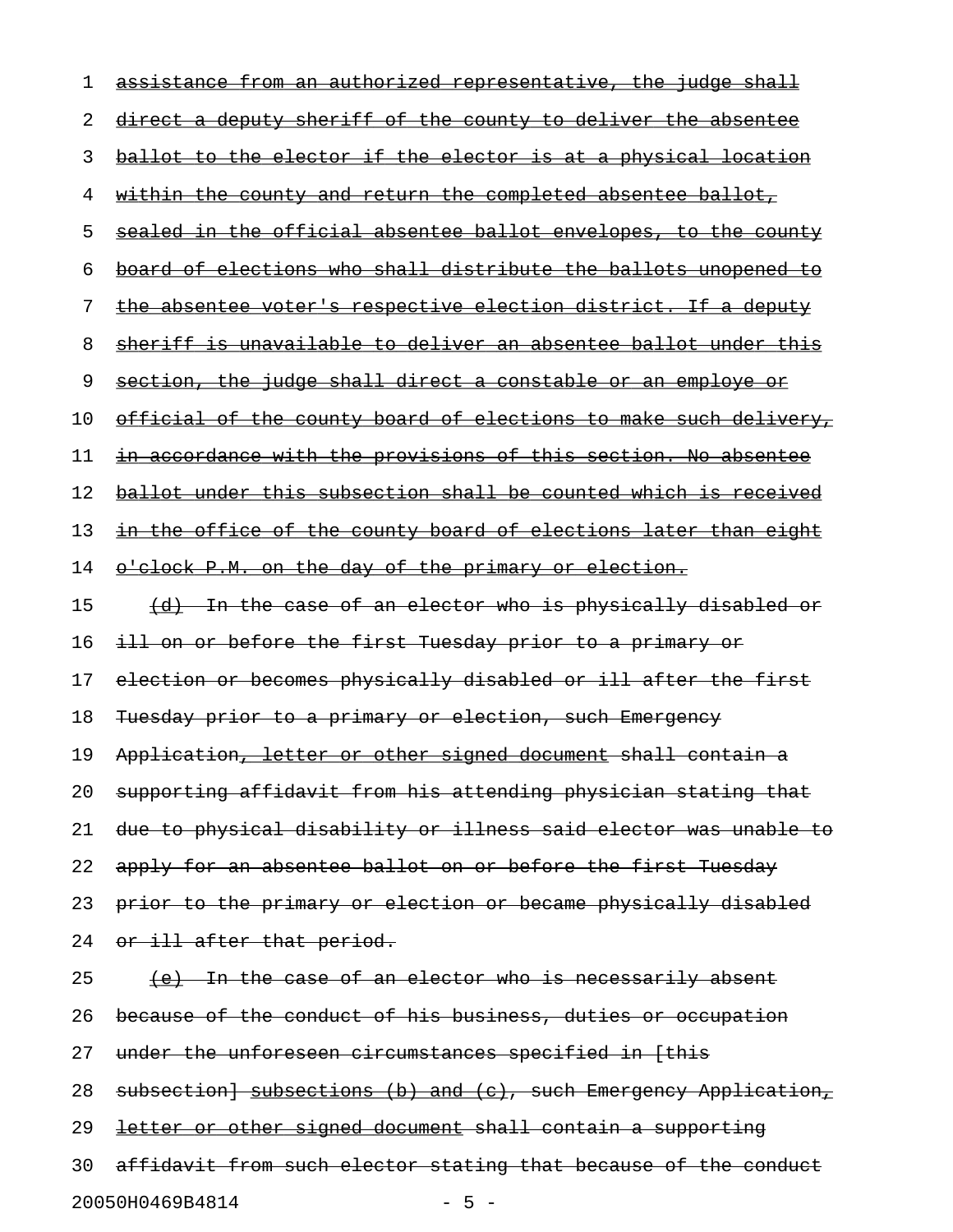1 of his business, duties or occupation said elector will

2 necessarily be absent from the municipality of his residence on 3 the day of the primary or election which fact was not and could 4 not reasonably be known to said elector on or before the first 5 Tuesday prior to the primary or election.

6 SECTION 1. SECTION 1302.1 OF THE ACT OF JUNE 3, 1937 < 7 (P.L.1333, NO.320), KNOWN AS THE PENNSYLVANIA ELECTION CODE, 8 AMENDED MAY 12, 2006 (P.L.178, NO.45), IS AMENDED TO READ: 9 SECTION 1302.1. DATE OF APPLICATION FOR ABSENTEE BALLOT.-- 10 (A) [APPLICATIONS FOR ABSENTEE BALLOTS UNLESS OTHERWISE 11 SPECIFIED] EXCEPT AS PROVIDED IN SUBSECTIONS (A.1) AND (A.2), 12 APPLICATIONS FOR ABSENTEE BALLOTS SHALL BE RECEIVED IN THE 13 OFFICE OF THE COUNTY BOARD OF ELECTIONS NOT EARLIER THAN FIFTY 14 (50) DAYS BEFORE THE PRIMARY OR ELECTION AND NOT LATER THAN FIVE 15 O'CLOCK P.M. OF THE FIRST TUESDAY PRIOR TO THE DAY OF ANY 16 PRIMARY OR ELECTION.[: PROVIDED, HOWEVER, THAT] \_

17 (A.1) EXCEPT AS PROVIDED IN SUBSECTION (A.2), IN THE EVENT 18 ANY ELECTOR OTHERWISE QUALIFIED WHO IS SO PHYSICALLY DISABLED OR 19 ILL ON OR BEFORE THE FIRST TUESDAY PRIOR TO ANY PRIMARY OR 20 ELECTION THAT HE IS UNABLE TO FILE HIS APPLICATION OR WHO 21 BECOMES PHYSICALLY DISABLED OR ILL AFTER THE FIRST TUESDAY PRIOR 22 TO ANY PRIMARY OR ELECTION AND IS UNABLE TO APPEAR AT HIS 23 POLLING PLACE OR ANY ELECTOR OTHERWISE QUALIFIED WHO BECAUSE OF 24 THE CONDUCT OF HIS BUSINESS, DUTIES OR OCCUPATION WILL 25 NECESSARILY BE ABSENT FROM THE MUNICIPALITY OF HIS RESIDENCE ON 26 THE DAY OF THE PRIMARY OR ELECTION, WHICH FACT WAS NOT AND COULD 27 NOT REASONABLY BE KNOWN TO SAID ELECTOR ON OR BEFORE THE FIRST 28 TUESDAY PRIOR TO ANY PRIMARY OR ELECTION, THE ELECTOR SHALL BE 29 ENTITLED TO AN ABSENTEE BALLOT AT ANY TIME PRIOR TO FIVE O'CLOCK 30 P.M. ON THE FIRST FRIDAY PRECEDING ANY PRIMARY OR ELECTION UPON 20050H0469B4814 - 6 -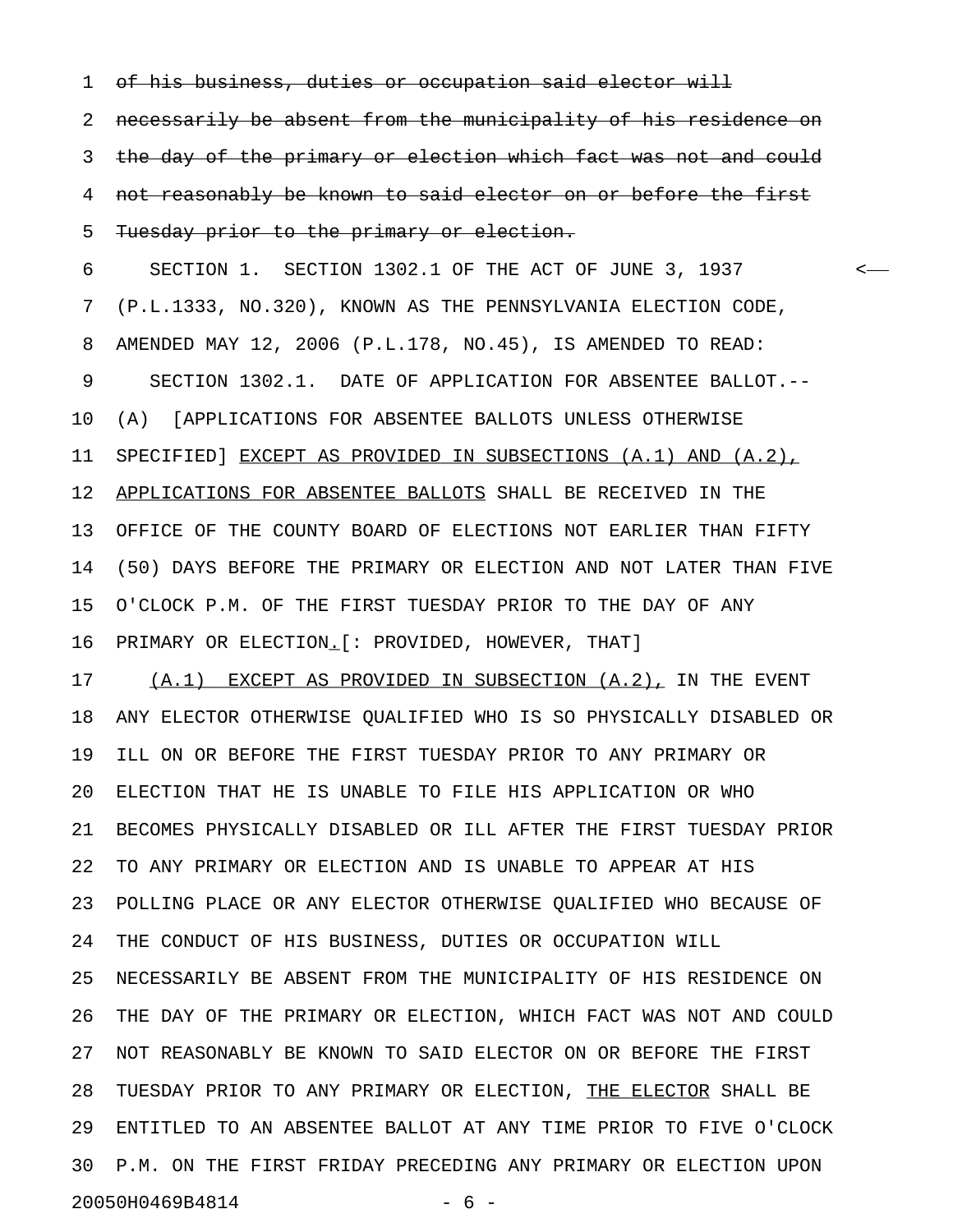1 EXECUTION OF AN EMERGENCY APPLICATION IN SUCH FORM PRESCRIBED BY 2 THE SECRETARY OF THE COMMONWEALTH.

3 (A.2) IN THE EVENT ANY ELECTOR OTHERWISE QUALIFIED WHO 4 BECOMES SO PHYSICALLY DISABLED OR ILL BETWEEN FIVE O'CLOCK P.M. 5 ON THE FIRST FRIDAY PRECEDING ANY PRIMARY OR ELECTION AND EIGHT 6 O'CLOCK P.M. ON THE DAY OF ANY PRIMARY OR ELECTION THAT HE IS 7 UNABLE TO APPEAR AT HIS POLLING PLACE OR ANY ELECTOR OTHERWISE 8 OUALIFIED WHO BECAUSE OF THE CONDUCT OF HIS BUSINESS, DUTIES OR 9 OCCUPATION WILL NECESSARILY BE ABSENT FROM THE MUNICIPALITY OF 10 HIS RESIDENCE ON THE DAY OF THE PRIMARY OR ELECTION, WHICH FACT 11 WAS NOT AND COULD NOT REASONABLY BE KNOWN TO SAID ELECTOR PRIOR 12 TO FIVE O'CLOCK P.M. ON THE FIRST FRIDAY PRECEDING ANY PRIMARY 13 OR ELECTION, THE ELECTOR SHALL BE ENTITLED TO AN ABSENTEE BALLOT 14 IF THE ELECTOR COMPLETES AND FILES WITH THE COURT OF COMMON 15 PLEAS IN THE COUNTY IN WHICH THE ELECTOR IS QUALIFIED TO VOTE AN 16 EMERGENCY APPLICATION OR A LETTER OR OTHER SIGNED DOCUMENT, 17 WHICH INCLUDES THE SAME INFORMATION AS IS PROVIDED ON THE 18 EMERGENCY APPLICATION. UPON A DETERMINATION THAT THE ELECTOR IS 19 A QUALIFIED ABSENTEE ELECTOR UNDER SECTION 1301, THE JUDGE SHALL 20 ISSUE AN ABSENTEE BALLOT TO THE ELECTOR. IF THE ELECTOR IS 21 UNABLE TO APPEAR IN COURT TO RECEIVE THE BALLOT, THE JUDGE SHALL 22 GIVE THE ELECTOR'S ABSENTEE BALLOT TO AN AUTHORIZED 23 REPRESENTATIVE OF THE ELECTOR WHO IS DESIGNATED IN WRITING BY 24 THE ELECTOR. THE AUTHORIZED REPRESENTATIVE SHALL DELIVER THE 25 ABSENTEE BALLOT TO THE ELECTOR AND RETURN THE COMPLETED ABSENTEE 26 BALLOT, SEALED IN THE OFFICIAL ABSENTEE BALLOT ENVELOPES, TO THE 27 COUNTY BOARD OF ELECTIONS, WHO SHALL DISTRIBUTE THE BALLOT, 28 UNOPENED, TO THE ABSENTEE VOTER'S ELECTION DISTRICT. IF THE 29 ELECTOR IS UNABLE TO APPEAR IN COURT OR UNABLE TO OBTAIN 30 ASSISTANCE FROM AN AUTHORIZED REPRESENTATIVE, THE JUDGE SHALL 20050H0469B4814 - 7 -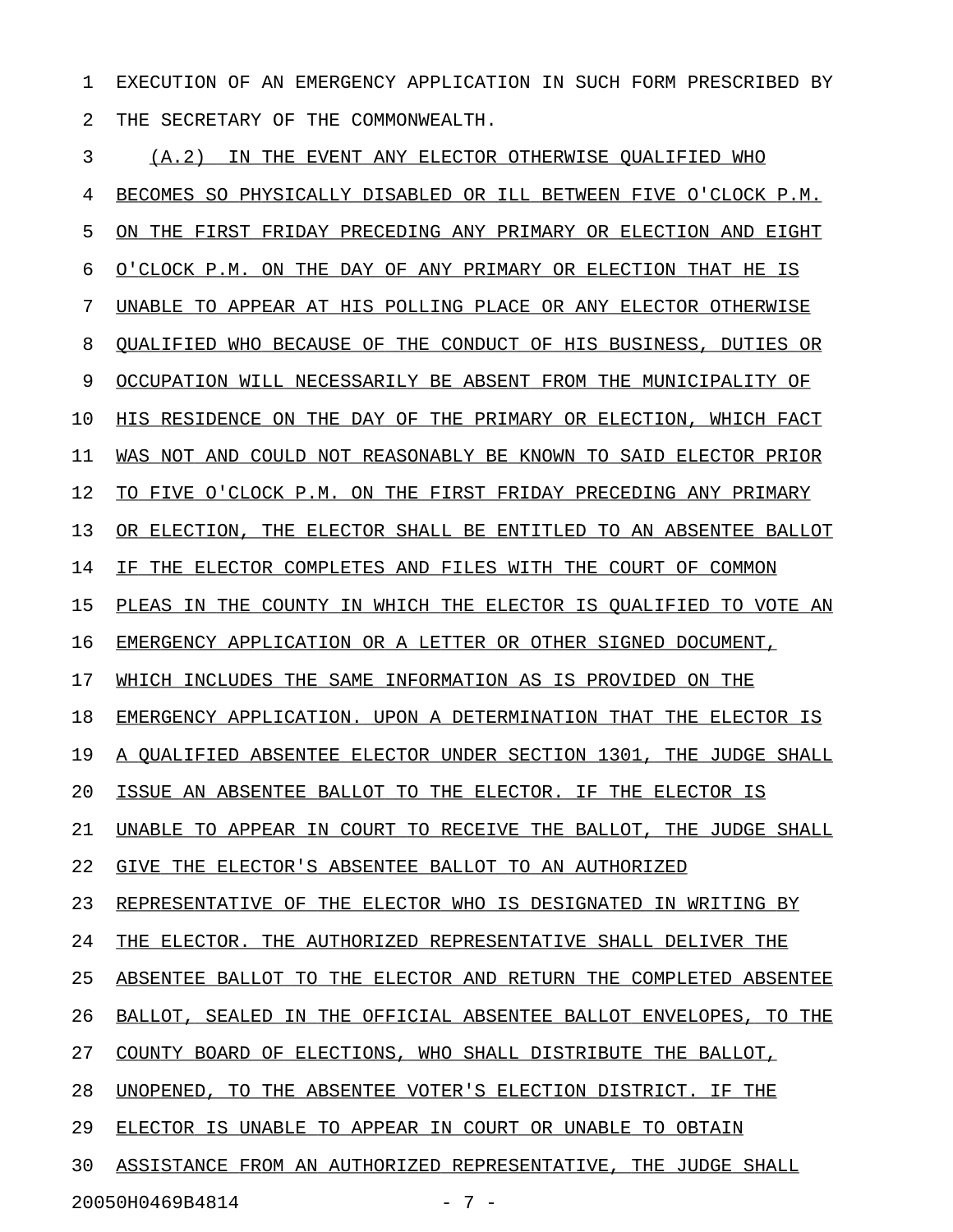1 DIRECT A DEPUTY SHERIFF OF THE COUNTY TO DELIVER THE ABSENTEE 2 BALLOT TO THE ELECTOR IF THE ELECTOR IS AT A PHYSICAL LOCATION 3 WITHIN THE COUNTY AND RETURN THE COMPLETED ABSENTEE BALLOT, 4 SEALED IN THE OFFICIAL ABSENTEE BALLOT ENVELOPES, TO THE COUNTY 5 BOARD OF ELECTIONS WHO SHALL DISTRIBUTE THE BALLOTS UNOPENED TO 6 THE ABSENTEE VOTER'S RESPECTIVE ELECTION DISTRICT. IF THERE IS 7 NO AUTHORIZED REPRESENTATIVE AND A DEPUTY SHERIFF IS UNAVAILABLE 8 TO DELIVER AN ABSENTEE BALLOT UNDER THIS SECTION, THE JUDGE MAY 9 DIRECT A CONSTABLE TO MAKE SUCH DELIVERY, IN ACCORDANCE WITH THE 10 PROVISIONS OF THIS SECTION. IN THE CASE OF AN ELECTOR WHO 11 REQUIRES ASSISTANCE IN MARKING THE ELECTOR'S BALLOT, THE ELECTOR 12 SHALL DESIGNATE IN WRITING THE PERSON WHO WILL ASSIST IN MARKING 13 THE BALLOT. SUCH PERSON SHALL BE OTHERWISE ELIGIBLE TO PROVIDE 14 ASSISTANCE TO ELECTORS ELIGIBLE FOR ASSISTANCE AND SUCH PERSON 15 SHALL DECLARE IN WRITING THAT ASSISTANCE WAS RENDERED. ANY 16 PERSON OTHER THAN THE DESIGNEE WHO SHALL RENDER ASSISTANCE IN 17 MARKING A BALLOT OR ANY PERSON RENDERING ASSISTANCE WHO SHALL 18 FAIL TO EXECUTE A DECLARATION SHALL BE GUILTY OF A VIOLATION OF 19 THIS ACT. NO ABSENTEE BALLOT UNDER THIS SUBSECTION SHALL BE 20 COUNTED WHICH IS RECEIVED IN THE OFFICE OF THE COUNTY BOARD OF 21 ELECTIONS LATER THAN EIGHT O'CLOCK P.M. ON THE DAY OF THE 22 PRIMARY OR ELECTION.

23 (B) IN THE CASE OF AN ELECTOR WHOSE APPLICATION FOR AN 24 ABSENTEE BALLOT IS RECEIVED BY THE OFFICE OF THE COUNTY BOARD OF 25 ELECTIONS EARLIER THAN FIFTY (50) DAYS BEFORE THE PRIMARY OR 26 ELECTION, THE APPLICATION SHALL BE HELD AND PROCESSED UPON 27 COMMENCEMENT OF THE FIFTY-DAY PERIOD.

28 (C) IN THE CASE OF AN ELECTOR WHO IS PHYSICALLY DISABLED OR 29 ILL ON OR BEFORE THE FIRST TUESDAY PRIOR TO A PRIMARY OR 30 ELECTION OR BECOMES PHYSICALLY DISABLED OR ILL AFTER THE FIRST 20050H0469B4814 - 8 -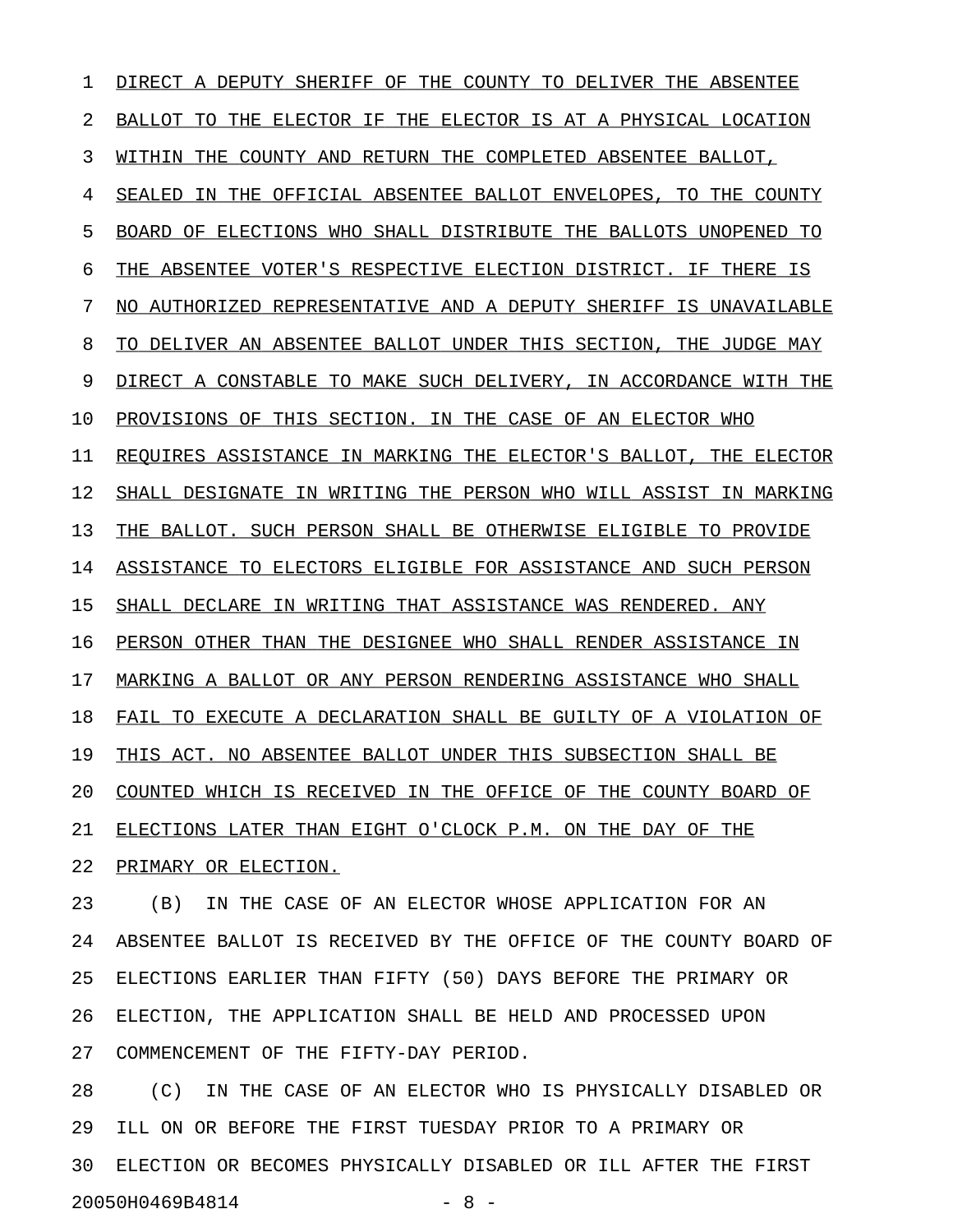1 TUESDAY PRIOR TO A PRIMARY OR ELECTION, SUCH EMERGENCY 2 APPLICATION, LETTER OR OTHER SIGNED DOCUMENT SHALL CONTAIN A 3 SUPPORTING AFFIDAVIT FROM HIS ATTENDING PHYSICIAN STATING THAT 4 DUE TO PHYSICAL DISABILITY OR ILLNESS SAID ELECTOR WAS UNABLE TO 5 APPLY FOR AN ABSENTEE BALLOT ON OR BEFORE THE FIRST TUESDAY 6 PRIOR TO THE PRIMARY OR ELECTION OR BECAME PHYSICALLY DISABLED 7 OR ILL AFTER THAT PERIOD.

8 (D) IN THE CASE OF AN ELECTOR WHO IS NECESSARILY ABSENT 9 BECAUSE OF THE CONDUCT OF HIS BUSINESS, DUTIES OR OCCUPATION 10 UNDER THE UNFORESEEN CIRCUMSTANCES SPECIFIED IN [THIS 11 SUBSECTION] SUBSECTIONS (A.1) AND (A.2), SUCH EMERGENCY 12 APPLICATION, LETTER OR OTHER SIGNED DOCUMENT SHALL CONTAIN A 13 SUPPORTING AFFIDAVIT FROM SUCH ELECTOR STATING THAT BECAUSE OF 14 THE CONDUCT OF HIS BUSINESS, DUTIES OR OCCUPATION SAID ELECTOR 15 WILL NECESSARILY BE ABSENT FROM THE MUNICIPALITY OF HIS 16 RESIDENCE ON THE DAY OF THE PRIMARY OR ELECTION WHICH FACT WAS 17 NOT AND COULD NOT REASONABLY BE KNOWN TO SAID ELECTOR ON OR 18 BEFORE THE FIRST TUESDAY PRIOR TO THE PRIMARY OR ELECTION. 19 SECTION 2. SECTION 1306(A) OF THE ACT, AMENDED FEBRUARY 13, 20 1998 (P.L.72, NO.18), IS AMENDED TO READ:

21 Section 1306. Voting by Absentee Electors.--(a) [At] Except 22 as provided in paragraphs  $(1)$ ,  $(2)$  and  $(3)$ , at any time after 23 receiving an official absentee ballot, but on or before five 24 o'clock P. M. on the Friday prior to the primary or election, 25 the elector shall, in secret, proceed to mark the ballot only in 26 black lead pencil, indelible pencil or blue, black or blue-black 27 ink, in fountain pen or ball point pen, and then fold the 28 ballot, enclose and securely seal the same in the envelope on 29 which is printed, stamped or endorsed "Official Absentee 30 Ballot."

20050H0469B4814 - 9 -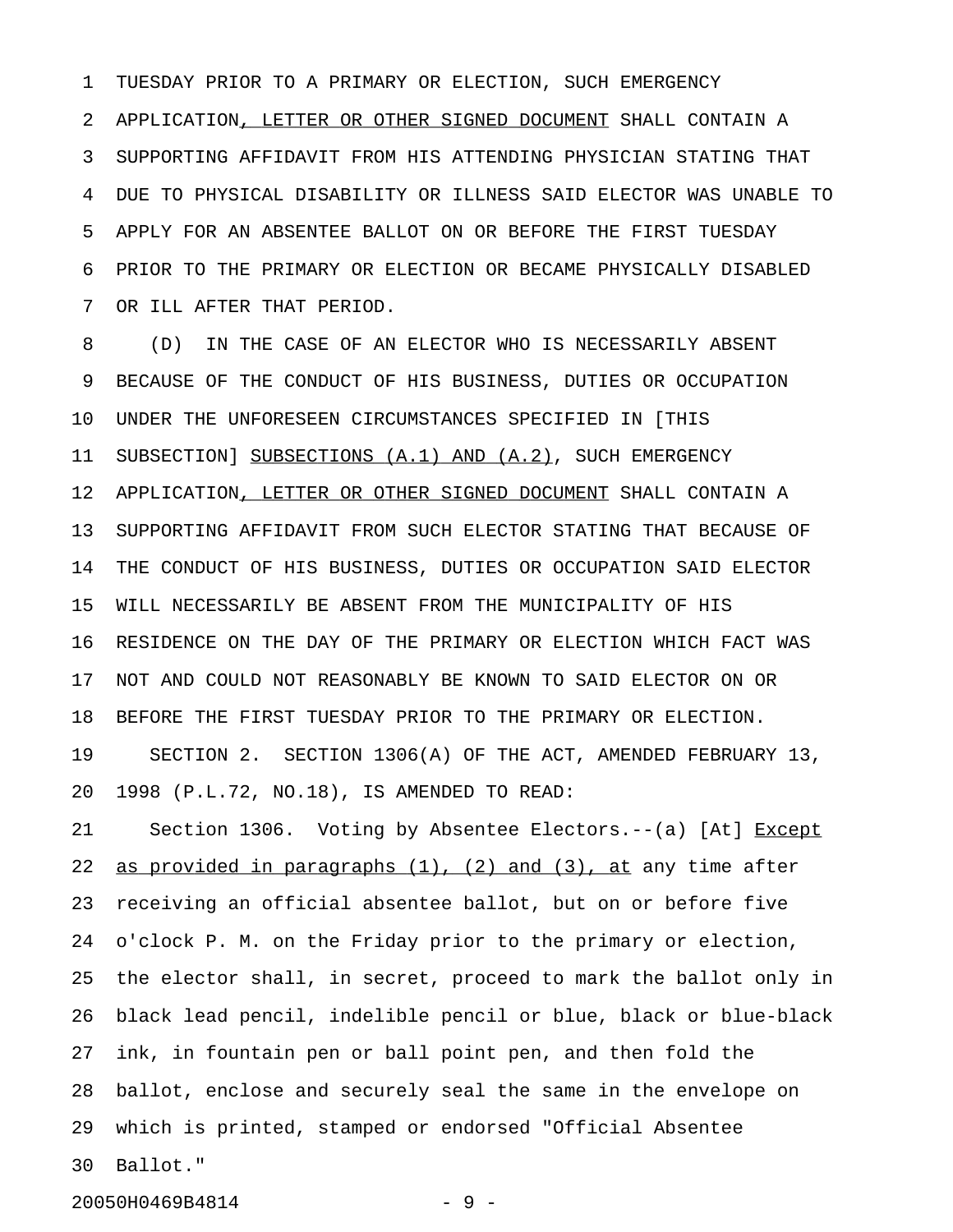1 (1) Any elector who submits an Emergency Application and 2 receives an absentee ballot in accordance with section  $1302.1(b)$  <-3 1302.1(A.2) or (c) shall mark the ballot on or before eight  $\leftarrow$ 4 o'clock P.M. on the day of the primary or election. This 5 envelope shall then be placed in the second one, on which is 6 printed the form of declaration of the elector, and the address 7 of the elector's county board of election and the local election 8 district of the elector. The elector shall then fill out, date 9 and sign the declaration printed on such envelope. Such envelope 10 shall then be securely sealed and the elector shall send same by 11 mail, postage prepaid, except where franked, or deliver it in 12 person to said county board of election[:].

13 [Provided, however, That any] (2) Any elector, spouse of the 14 elector or dependent of the elector, qualified in accordance 15 with the provisions of section 1301, subsections (e), (f), (g) 16 and (h) to vote by absentee ballot as herein provided, shall be 17 required to include on the form of declaration a supporting 18 declaration in form prescribed by the Secretary of the 19 Commonwealth, to be signed by the head of the department or 20 chief of division or bureau in which the elector is employed, 21 setting forth the identity of the elector, spouse of the elector 22 or dependent of the elector[:].

23 [Provided further, That any] (3) Any elector who has filed 24 his application in accordance with section 1302 subsection (e) 25 (2), and is unable to sign his declaration because of illness or 26 physical disability, shall be excused from signing upon making a 27 declaration which shall be witnessed by one adult person in 28 substantially the following form: I hereby declare that I am 29 unable to sign my declaration for voting my absentee ballot 30 without assistance because I am unable to write by reason of my 20050H0469B4814 - 10 -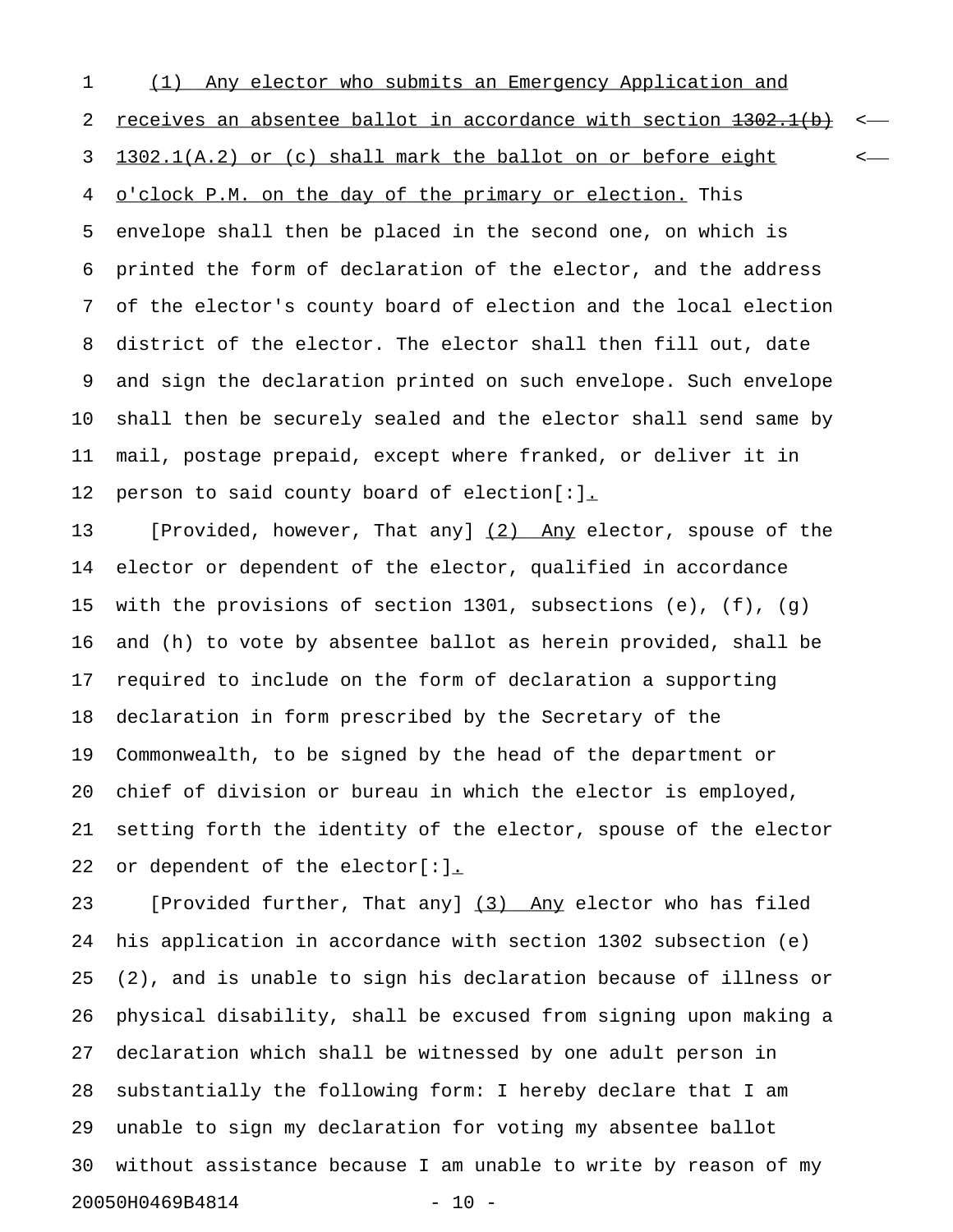| 1  | illness or physical disability. I have made or received          |  |
|----|------------------------------------------------------------------|--|
| 2  | assistance in making my mark in lieu of my signature.            |  |
| 3  |                                                                  |  |
| 4  |                                                                  |  |
| 5  | (Date)                                                           |  |
| 6  |                                                                  |  |
| 7  | (Signature of Witness)                                           |  |
| 8  |                                                                  |  |
| 9  | (Complete Address of Witness)                                    |  |
| 10 | $\star$ $\star$ $\star$                                          |  |
| 11 | (b) In the event that any such elector, excepting an elector     |  |
| 12 | in military service or any elector unable to go to his polling   |  |
| 13 | place because of illness or physical disability, entitled to     |  |
| 14 | vote an official absentee ballot shall be in the municipality of |  |
| 15 | his residence on the day for holding the primary or election for |  |
| 16 | which the ballot was issued, or in the event any such elector    |  |
| 17 | shall have recovered from his illness or physical disability     |  |
| 18 | sufficiently to permit him to present himself at the proper      |  |
| 19 | polling place for the purpose of casting his ballot, such        |  |
| 20 | absentee ballot cast by such elector shall, be declared void.    |  |
| 21 | Any such elector referred to in this subsection, who is          |  |
| 22 | within the municipality of his residence, must present himself   |  |
| 23 | at his polling place and shall be permitted to vote upon         |  |
| 24 | presenting himself at his regular polling place in the same      |  |
| 25 | manner as he could have voted had he not received an absentee    |  |
| 26 | ballot: Provided, That such elector has first presented himself  |  |
| 27 | to the judge of elections in his local election district and     |  |
| 28 | shall have signed the affidavit on the absentee voter's          |  |
| 29 | temporary registration card, which affidavit shall be in         |  |
| 30 | substantially the following form:                                |  |
|    | 20050H0469B4814<br>$-11 -$                                       |  |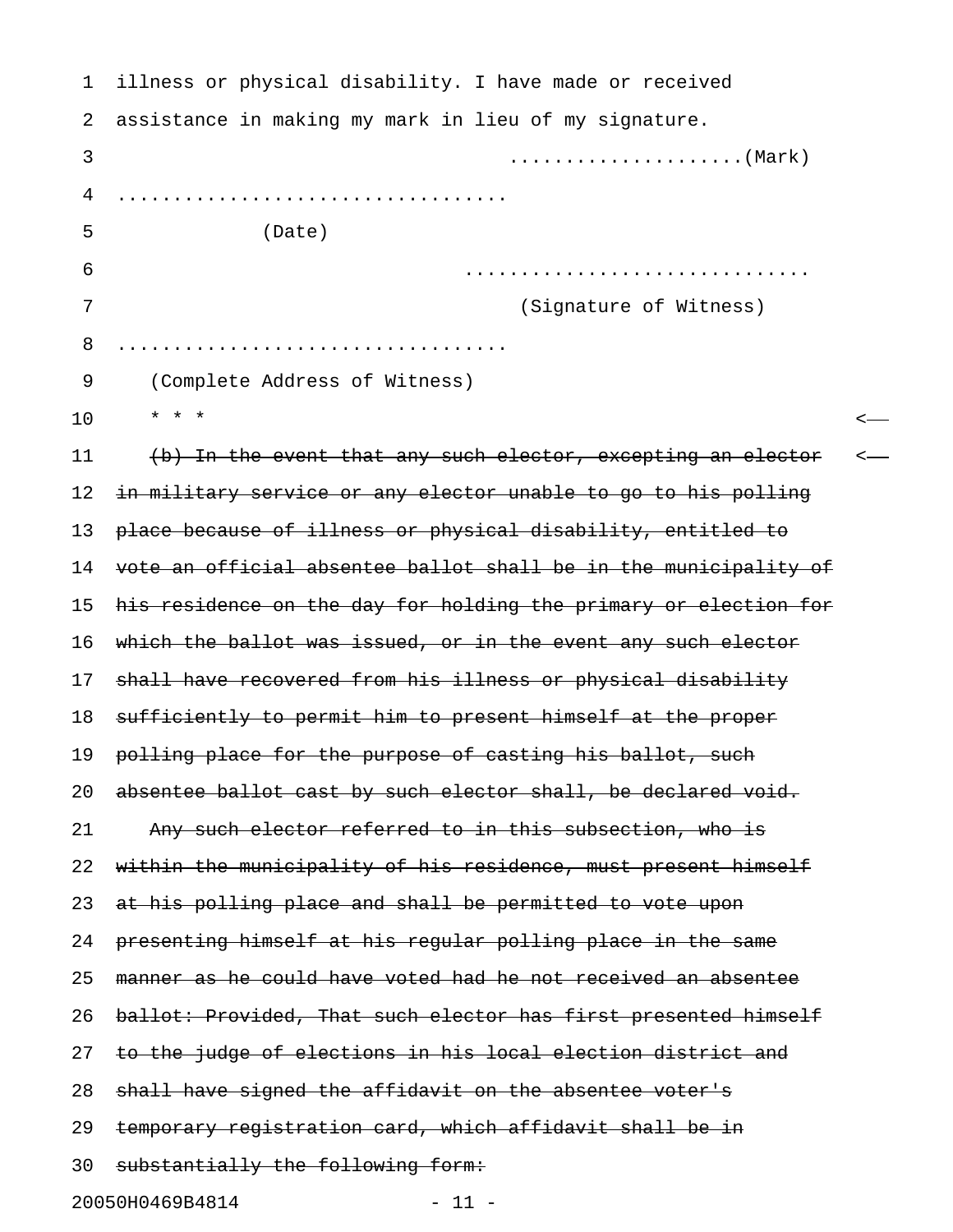| 1  | I hereby swear that I am a qualified registered elector who                |                  |
|----|----------------------------------------------------------------------------|------------------|
| 2  | has obtained an absentee ballot, however, I am present in the              |                  |
| 3  | municipality of my residence and physically able to present                |                  |
| 4  | myself at my polling place and therefore request that my                   |                  |
| 5  | absentee ballot be voided.                                                 |                  |
| 6  |                                                                            |                  |
| 7  | (Date)<br>(Signature of Elector)                                           |                  |
| 8  |                                                                            |                  |
| 9  | (Local Judge of Elections)                                                 |                  |
| 10 | An elector who has received an absentee ballot under the                   |                  |
| 11 | emergency application provisions of section 1302.1, and for                |                  |
| 12 | whom, therefore, no temporary absentee voter's registration card           |                  |
| 13 | is in the district register, shall sign the aforementioned                 |                  |
| 14 | affidavit in any case, which the local judge of elections shall            |                  |
| 15 | then cause to be inserted in the district register with the                |                  |
| 16 | elector's permanent registration card.                                     |                  |
| 17 | Section 4. Section 1308 SECTION 3. SECTION 1308(A) of the                  | $\longleftarrow$ |
| 18 | act, amended <del>December 11, 1968 (P.L.1183, No.375), February 13,</del> | $\longleftarrow$ |
| 19 | 1998 (P.L.72, No.18) and December 9, 2002 (P.L.1246, No.150) MAY           | $\longleftarrow$ |
| 20 | 12, 2006 (P.L.178, NO.45), is amended to read:                             |                  |
| 21 | Section 1308. Canvassing of Official Absentee Ballots.--                   |                  |
| 22 | The county boards of election, upon receipt of official<br>(a)             |                  |
| 23 | absentee ballots in such envelopes, shall safely keep the same             |                  |
| 24 | in sealed or locked containers until they distribute same to the           |                  |
| 25 | appropriate local election districts in a manner prescribed by             |                  |
| 26 | the Secretary of the Commonwealth.                                         |                  |
| 27 | [The] Except as provided in section <del>1302.1(c)</del> 1302.1(A.2),      |                  |
| 28 | the county board of elections shall then distribute the absentee           |                  |
| 29 | ballots, unopened, to the absentee voter's respective election             |                  |
| 30 | district concurrently with the distribution of the other                   |                  |

20050H0469B4814 - 12 -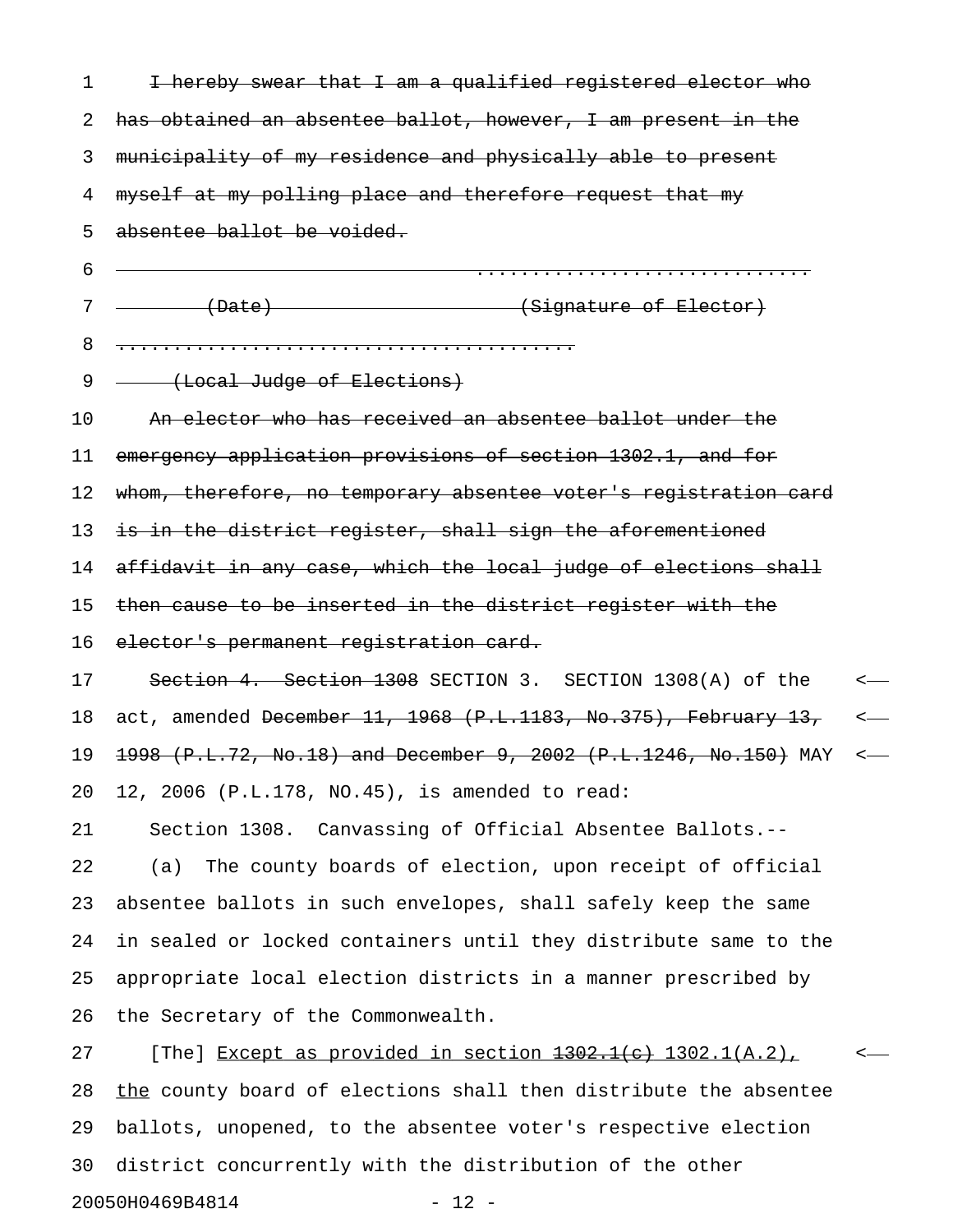1 election supplies. Absentee ballots shall be canvassed 2 immediately and continuously without interruption until 3 completed after the close of the polls on the day of the 4 election in each election district. The results of the canvass 5 of the absentee ballots shall then be included in and returned 6 to the county board with the returns of that district. No EXCEPT  $\leftarrow$ 7 AS PROVIDED IN SUBSECTION (G), NO absentee ballot shall be 8 counted which is received in the office of the county board of 9 election later than five o'clock P.M. on the Friday immediately 10 preceding the primary or November election.

11 \* \* \* <

12 (b) Watchers shall be permitted to be present when the  $\sim$ 13 envelopes containing official absentee ballots are opened and 14 when such ballots are counted and recorded.

15 (b.1) In all election districts in which electronic voting 16 systems are used, absentee ballots shall be opened at the 17 election district, checked for write in votes in accordance with 18 section 1113-A and then either hand-counted or counted by means 19 of the automatic tabulation equipment, whatever the case may be. 20 (d) Whenever it shall appear by due proof that any absentee 21 elector who has returned his ballot in accordance with the 22 provisions of this act has died prior to the opening of the 23 polls on the day of the primary or election, the ballot of such 24 deceased elector shall be rejected by the canvassers but the 25 counting of the ballot of an elector thus deceased shall not of 26 itself invalidate any nomination or election.

27 (e) At such time the local election board shall then further 28 examine the declaration on each envelope not so set aside and 29 shall compare the information thereon with that contained in the 30 "Registered Absentee Voters File," the absentee voters' list and 20050H0469B4814 - 13 -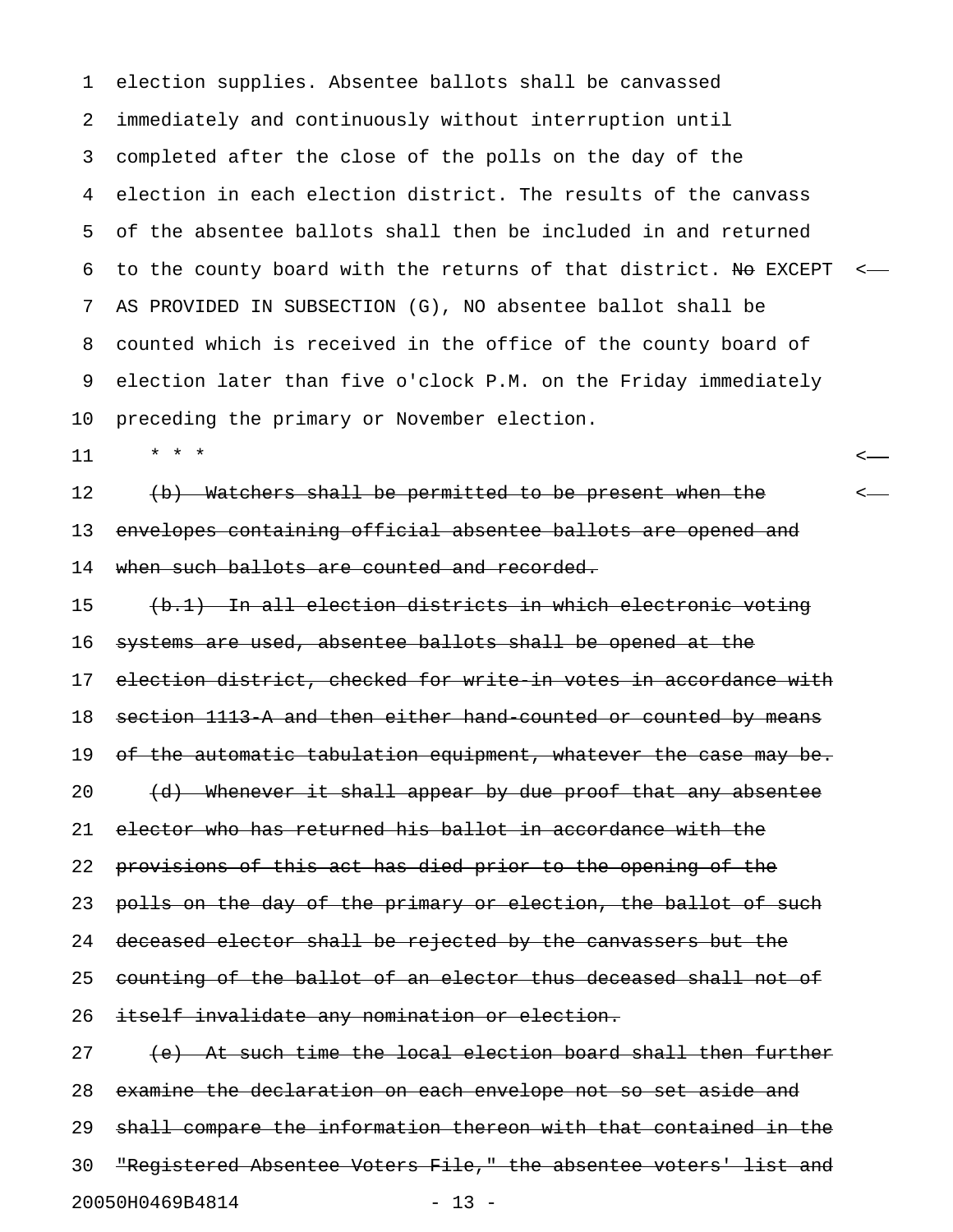1 the "Military Veterans and Emergency Civilians Absentee Voters 2 File." If the local election board is satisfied that the 3 declaration is sufficient and the information contained in the 4 "Registered Absentee Voters File," the absentee voters' list and 5 the "Military Veterans and Emergency Civilians Absentee Voters 6 File" verifies his right to vote, the local election board shall 7 announce the name of the elector and shall give any watcher 8 present an opportunity to challenge any absentee elector upon 9 the ground or grounds (1) that the absentee elector is not a 10 qualified elector; or (2) that the absentee elector was within 11 the municipality of his residence on the day of the primary or 12 election during the period the polls were open, except where he 13 was in military service or except in the case where his ballot 14 was obtained for the reason that he was unable to appear 15 personally at the polling place because of illness or physical 16 disability; or (3) that the absentee elector was able to appear 17 personally at the polling place on the day of the primary or 18 election during the period the polls were open in the case his 19 ballot was obtained for the reason that he was unable to appear 20 personally at the polling place because of illness or physical 21 disability. Upon challenge of any absentee elector, as set forth 22 herein the local election board shall mark "challenged" on the 23 envelope together with the reason or reasons therefor, and the 24 same shall be set aside for return to the county board unopened 25 pending decision by the county board and shall not be counted. 26 All absentee ballots not challenged for any of the reasons 27 provided herein shall be counted and included with the general 28 return of paper ballots or voting machines, as the case may be 29 as follows. Thereupon, the local election board shall open the 30 envelope of every unchallenged absentee elector in such manner 20050H0469B4814 - 14 -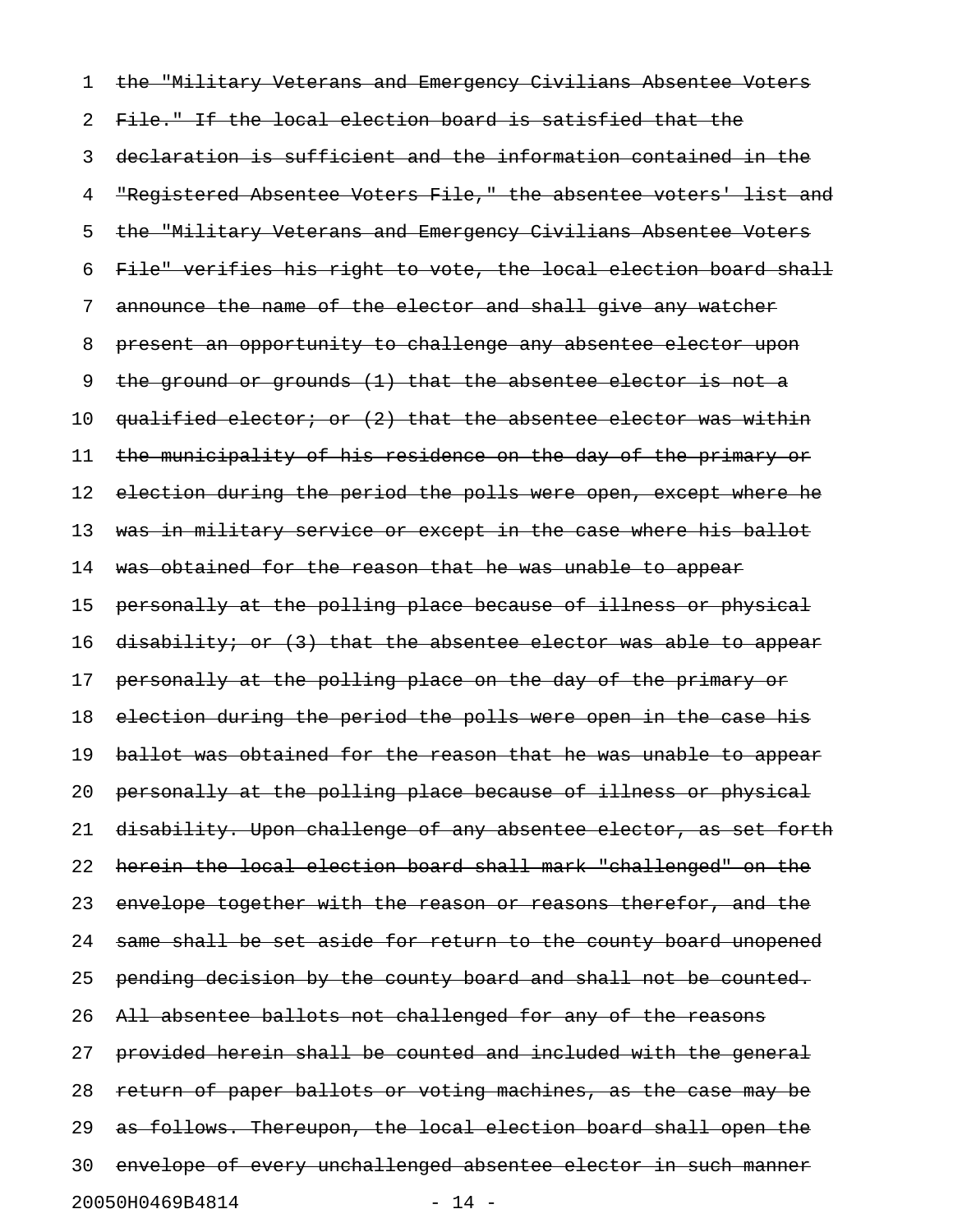1 as not to destroy the declaration executed thereon. All of such 2 envelopes on which are printed, stamped or endorsed the words 3 "Official Absentee Ballot" shall be placed in one or more 4 depositories at one time and said depository or depositories 5 well shaken and the envelopes mixed before any envelope is taken 6 therefrom. If any of these envelopes shall contain any 7 extraneous marks or identifying symbols other than the words 8 "Official Absentee Ballot," the envelopes and the ballots 9 contained therein shall be set aside and declared void. The 10 local election board shall then break the seals of such 11 envelopes, remove the ballots and record the votes in the same 12 manner as district election officers are required to record 13 votes. With respect to the challenged ballots, they shall be 14 returned to the county board with the returns of the local 15 election district where they shall be placed unopened in a 16 secure, safe and sealed container in the custody of the county 17 board until it shall fix a time and place for a formal hearing 18 of all such challenges and notice shall be given where possible 19 to all absentee electors thus challenged and to every attorney, 20 watcher or candidate who made such challenge. The time for the 21 hearing shall not be later than seven (7) days after the date of 22 said challenge. On the day fixed for said hearing, the county 23 board shall proceed without delay to hear said challenges and, 24 in hearing the testimony, the county board shall not be bound by 25 technical rules of evidence. The testimony presented shall be 26 stenographically recorded and made part of the record of the 27 hearing. The decision of the county board in upholding or 28 dismissing any challenge may be reviewed by the court of common 29 pleas of the county upon a petition filed by any person 30 aggrieved by the decision of the county board. Such appeal shall 20050H0469B4814 - 15 -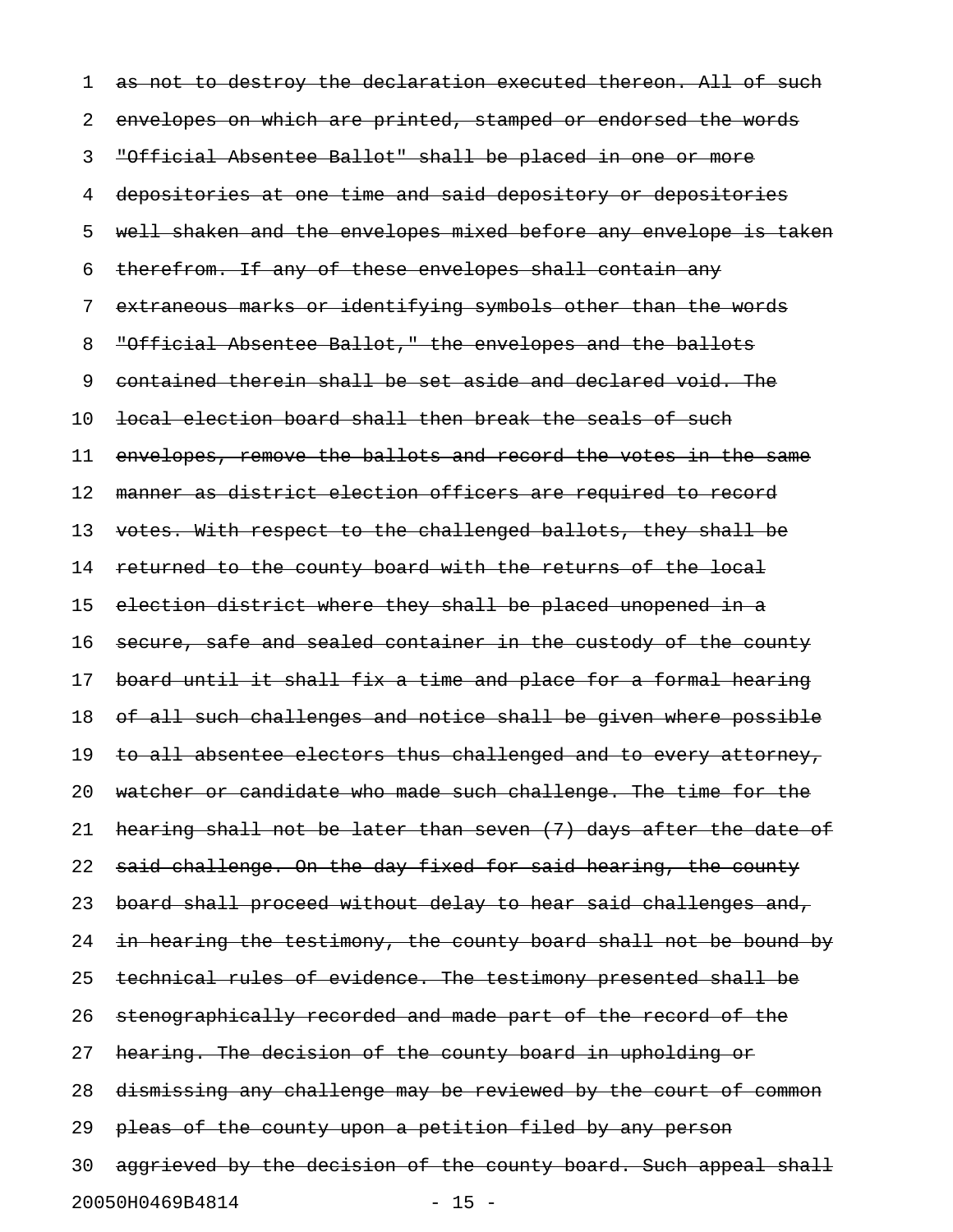1 be taken, within two (2) days after such decision shall have 2 been made, whether reduced to writing or not, to the court of 3 common pleas setting forth the objections to the county board's 4 decision and praying for an order reversing same. Pending the 5 final determination of all appeals, the county board shall 6 suspend any action in canvassing and computing all challenged 7 ballots irrespective of whether or not appeal was taken from the 8 county board's decision. Upon completion of the computation of 9 the returns of the county, the votes cast upon the challenged 10 official absentee ballots shall be added to the other votes cast 11 within the county.  $12$  (f) Any person challenging an application for an absentee 13 ballot or an absentee ballot for any of the reasons provided in 14 this act shall deposit the sum of ten dollars (\$10.00) in cash 15 with the local election board, in cases of challenges made to 16 the local election board and with the county board in cases of 17 challenges made to the county board for which he shall be issued 18 a receipt for each challenge made, which sum shall only be 19 refunded if the challenge is sustained or if the challenge is 20 withdrawn within five (5) days after the primary or election. If 21 the challenge is dismissed by any lawful order then the deposit 22 shall be forfeited. All deposit money received by the local 23 election board shall be turned over to the county board 24 simultaneously with the return of the challenged ballots. The 25 county board shall deposit all deposit money in the general fund 26 of the county. 27 Notice of the requirements of subsection (b) of section 1306 28 shall be printed on the envelope for the absentee ballot. 29 Section 5. The amendment of sections 1302.1, 1306 and 1308

30 of the act shall apply to elections held on or after January 1,

20050H0469B4814 - 16 -